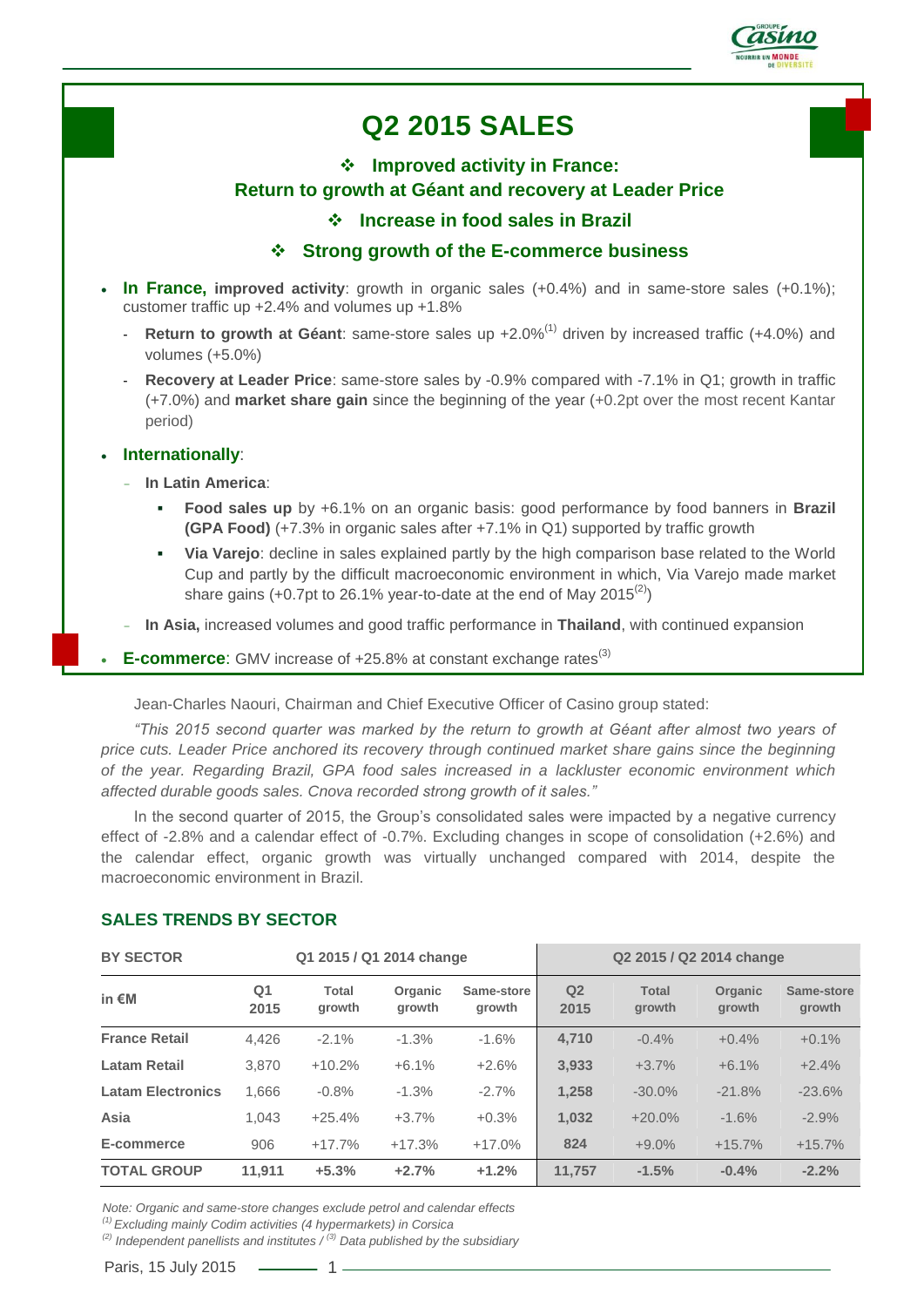

#### **France Retail**

| Q1 2015 / Q1 2014 change           |                   |                   |                  |                | Q2 2015 / Q2 2014 change |                   |                  |                |
|------------------------------------|-------------------|-------------------|------------------|----------------|--------------------------|-------------------|------------------|----------------|
| <b>BY BANNER</b>                   | Organic<br>growth | Same-store growth |                  |                | Organic<br>growth        | Same-store growth |                  |                |
|                                    | <b>Sales</b>      | <b>Sales</b>      | <b>Customers</b> | <b>Volumes</b> | <b>Sales</b>             | <b>Sales</b>      | <b>Customers</b> | <b>Volumes</b> |
| Hypermarkets <sup>(1)</sup>        | $-1.5%$           | $-1.5%$           | $-0.4%$          | $+2.4%$        | $+1.7%$                  | $+1.7%$           | $+3.9%$          | $+4.7%$        |
| o/w Géant Casino                   | $-1.5%$           | $-1.5%$           | $-0.5%$          | $+2.6%$        | $+2.0%$                  | $+2.0%$           | $+4.0%$          | $+5.0%$        |
| <b>SM Casino</b>                   | $-3.7%$           | $-1.4%$           | $-1.5%$          | $-0.2%$        | $-3.7%$                  | $-2.3%$           | $-0.6%$          | $-0.8%$        |
| <b>Monoprix</b>                    | $+0.9%$           | $+0.3%$           | $-0.5%$          | $+0.9%$        | $+2.3%$                  | $+0.7%$           | $+0.4%$          | $+0.8%$        |
| FP-LP                              | $-2.4%$           | $-5.6%$           | $-3.3%$          | $-3.6%$        | $-0.6%$                  | $-1.8%$           | $+2.2%$          | $-0.6%$        |
| o/w Franprix                       | $-6.6%$           | $-3.2%$           | $-4.3%$          | $-5.5%$        | $-7.0%$                  | $-3.0%$           | $-1.6%$          | $-4.2%$        |
| o/w Leader Price                   | $+0.8%$           | $-7.1%$           | $-1.9%$          | $-2.6%$        | $+4.2%$                  | $-0.9%$           | $+7.0%$          | $+1.3%$        |
| Convenience & Other <sup>(2)</sup> | $-0.3%$           | $+1.3%$           | $+5.2%$          | $+6.5%$        | $+1.6%$                  | $+2.4%$           | $+7.5%$          | $+9.9%$        |
| o/w Convenience                    | $+0.4%$           | $+5.4%$           | $+9.1%$          | $+15.3%$       | $+4.2%$                  | $+7.5%$           | $+13.0\%$        | $+25.1%$       |
| <b>FRANCE RETAIL</b>               | $-1.3%$           | $-1.6%$           | $-0.5%$          | $+0.3%$        | $+0.4%$                  | $+0.1%$           | $+2.4%$          | $+1.8%$        |

In France, activity improved in Q2 2015 with growth of organic and same-stores sales of +0.4% and +0.1% respectively.

The two banners in which prices were cut significantly. Géant and Leader Price, confirmed their commercial recovery.

 At **Géant**, a store renovation programme was initiated in Q2 2015. This included the introduction of new concepts and innovative business operations ("Round Prices", "What's New" etc.) and the strengthening of synergies with other Group companies (Cdiscount, Éxito apparel, etc.).

 The gain in new customers and increased purchasing frequency allowed **Leader Price** to gain in market share: +0.1pt year-to-date at 14 June 2015, +0.2pt of which was over the last Kantar period. The banner, which strengthened the attractiveness of its stores through numerous sales initiatives during the quarter, continued to increase its network in the territory with 1,225 stores at the end of June 2015 (including affiliates and Leader Price Express stores).

 **Monoprix** posted good sales with increased volumes and traffic growth in Q2 2015. Expansion continued, with 11 store openings. The Naturalia banner opened stores at a highly satisfactory rate and unveiled its 100th store in May 2015.

 Total sales at **Franprix** continued to be impacted by store disposals at the request of the French Competition Authority. Same-store sales improved as a result of the banner's recovery in traffic. This trend is expected to continue over the coming quarters with the deployment of the new Mandarine ("Tangerine") concept.

Traffic improved in **Casino** supermarkets. Sales still included a residual effect from price cuts.

 **Convenience stores** continued to improve their performance in Q2 2015 with same-store growth (+7.5%). The quarter was marked by a steady rate of openings, demonstrating the attractiveness of the banners. The shops continued to benefit from network renewal measures and new concepts.

*(1) Including Géant Casino and mainly activities of 4 Codim stores in Corsica (2) Others: mostly Vindémia and Cafeterias*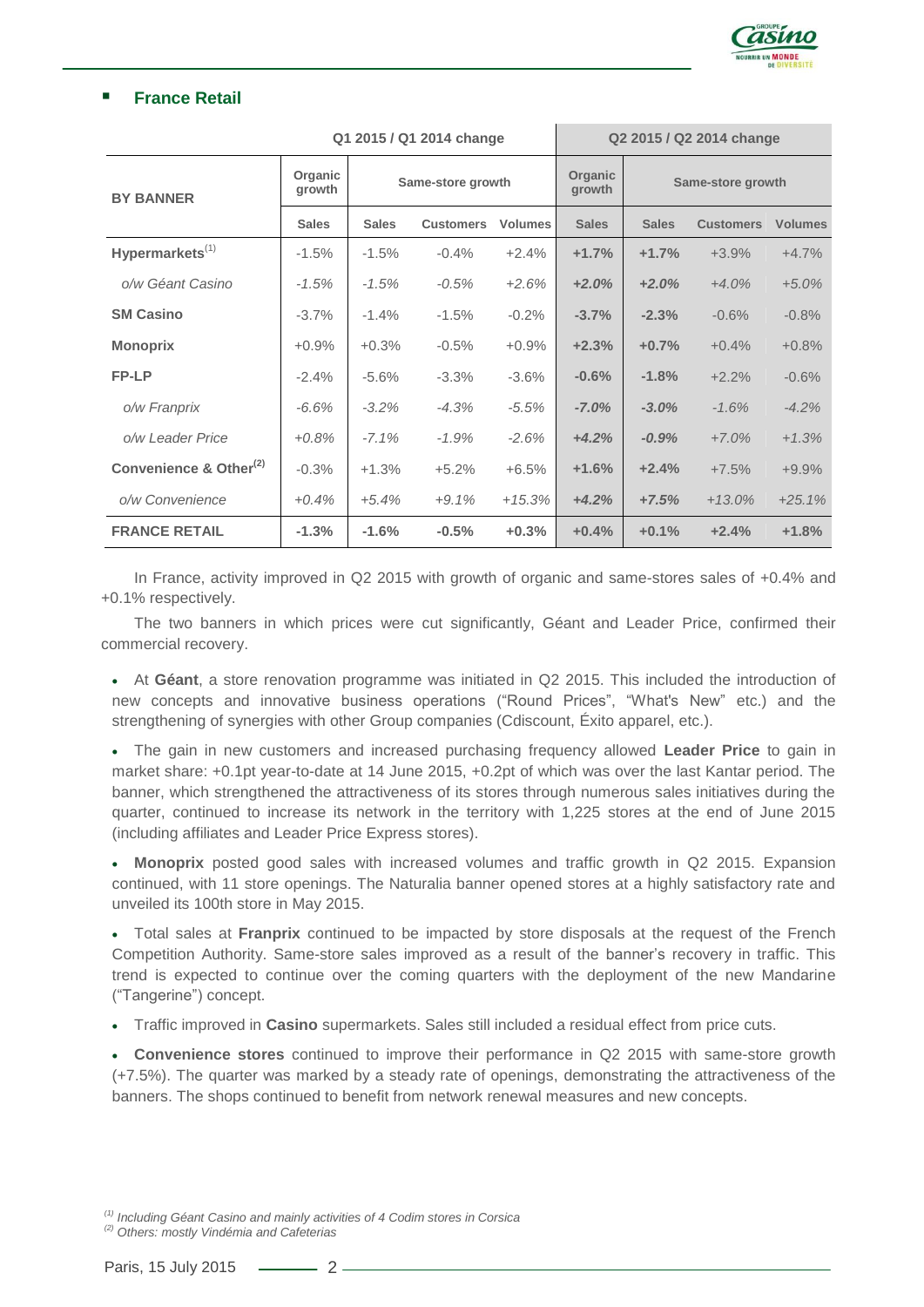

### **Latin America**

Food sales in Latin America remained at a good level (+6.1% organic growth and +2.4% same-store growth, after +6.1% and +2.6% respectively in Q1), driven by all subsidiaries.

 In **Brazil**, **GPA** food sales performed well in Q2 2015, with sustained growth in organic sales (+7.3%) and increased traffic and volumes (+4.8% and +6.9% respectively) despite a high base and the challenging macroeconomic environment. The store-remodelling programme initiated in Q2 provided encouraging results that are expected to continue in the next quarters.

|                                            | Q1 2015 / Q1 2014 change |                |                      |                | Q2 2015 / Q2 2014 change |                   |                |              |                |                |
|--------------------------------------------|--------------------------|----------------|----------------------|----------------|--------------------------|-------------------|----------------|--------------|----------------|----------------|
| <b>GPA Food</b><br>(Multivarejo and Assai) | Organic growth           |                | Same-store<br>growth | Organic growth |                          | Same-store growth |                |              |                |                |
|                                            | <b>Sales</b>             | <b>Clients</b> | <b>Volumes</b>       | <b>Sales</b>   | <b>Sales</b>             | <b>Clients</b>    | <b>Volumes</b> | <b>Sales</b> | <b>Clients</b> | <b>Volumes</b> |
|                                            | $+7.1%$                  | $+0.2%$        | $+1.6%$              | $+2.8%$        | $+7.3%$                  | $+4.8%$           | $+6.9%$        | $+2.4%$      | $+0.4%$        | $+0.0\%$       |

 **Éxito** sales continued to be satisfactory, with same-store growth of +0.2% and organic growth of +1.2%, supported by an increase in traffic of +0.7% and in volumes of +0.1% on an organic basis.

The total growth of the Latam Retail sector was impacted by a negative currency effect of -8.2%.

*GPA published its Q2 2015 sales on 13 July 2015.*

*Éxito will publish its Q2 2015 earnings on 29 July 2015.*

#### **Latam Electronics**

In **Brazil**, the sharp decline in **Via Varejo** sales is explained partly by the base effect related to the World Cup and partly by an environment affected by the strong recession in the durable goods sector. Total sales were impacted by the store closures requested by the Brazilian Competition Authority (CADE) and the negative foreign exchange effect. In this challenging environment, Via Varejo continued to gain market share from its competitors (+0.7pt to 26.1% year-to-date at the end of May 2015<sup>(1)</sup>). The base effect related to the World Cup is ending in July 2015.

*Note that the Group's economic interest in Via Varejo amounts to 18%. Via Varejo published its Q2 2015 sales on 13 July 2015.*

#### **Asia**

| Q1 2015 / Q1 2014 change |                |                   | Q2 2015 / Q2 2014 change |                |                   |              |                |                |
|--------------------------|----------------|-------------------|--------------------------|----------------|-------------------|--------------|----------------|----------------|
|                          | Organic growth | Same-store growth | Organic growth           |                | Same-store growth |              |                |                |
| <b>Big C Thailand</b>    | <b>Sales</b>   | <b>Sales</b>      | <b>Sales</b>             | <b>Clients</b> | <b>Volumes</b>    | <b>Sales</b> | <b>Clients</b> | <b>Volumes</b> |
|                          | $+2.2%$        | $-0.2\%$          | $-1.6%$                  | $+3.6\%$       | $+3.7%$           | $-2.4\%$     | $-0.3\%$       | $+1.1%$        |

In **Thailand**, **Big C** volumes grew and customer traffic was sustained. The banner continued to increase its operational efficiency gains and to roll out its store network.

**Big C Vietnam** continued its expansion.

*Big C Thailand published its Q2 2015 sales on 13 July 2015.*

*(1) Independent panelists and institutes*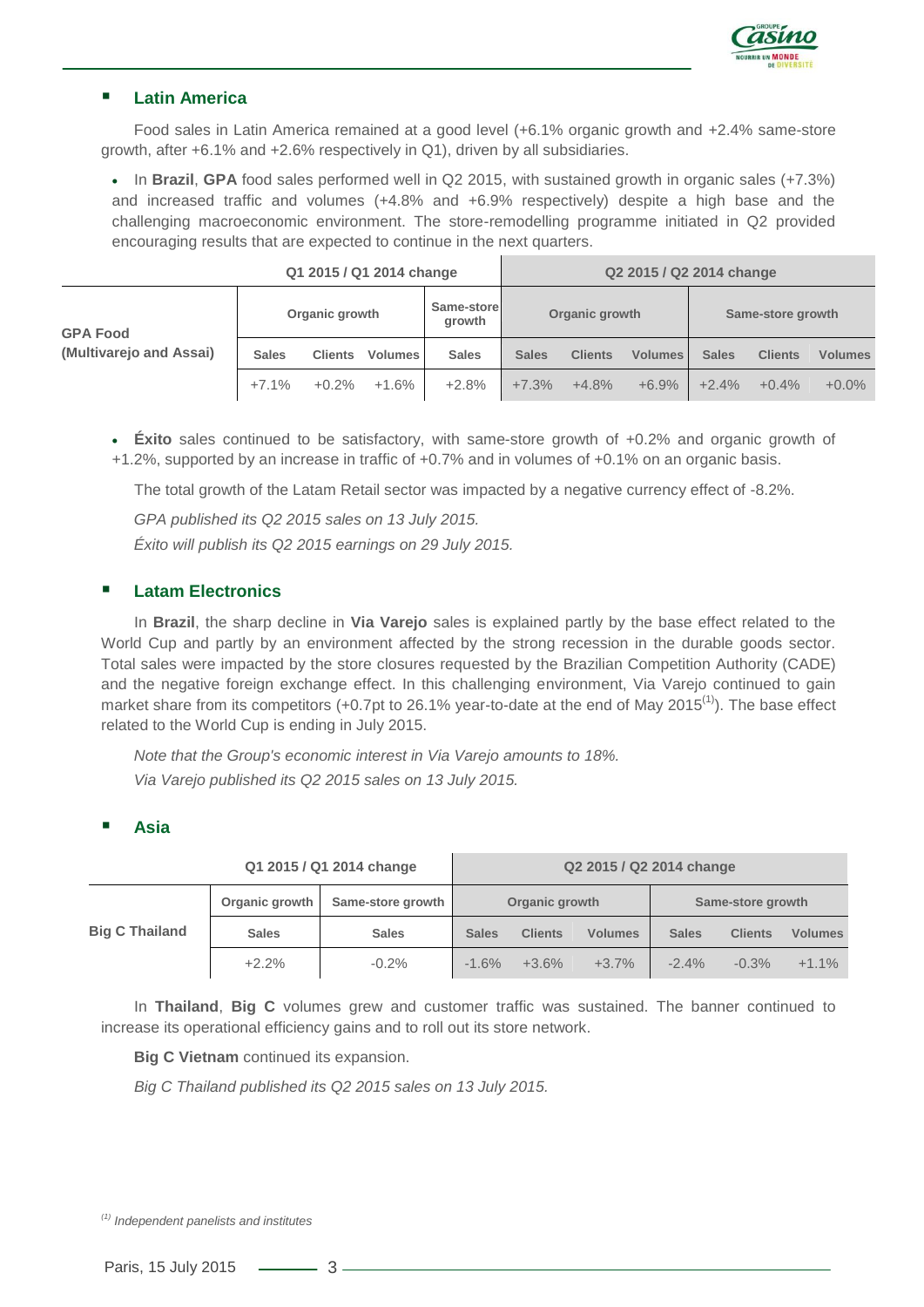

## **E-commerce**

In Q2 2015, Cnova recorded strong growth of its activity. GMV totalled €1,154 million, up +25.8% at constant exchange rates<sup>(1)</sup>. The increase in marketplaces remained high for both geographic regions, France and Brazil. Traffic increased by +38.9% with 396 million visits during the quarter.

*Cnova published its Q2 2015 sales on 10 July 2015.*

| <b>E-COMMERCE (CNOVA)</b>                     | Q2 2014 | Q2 2015 | <b>Total growth</b> | Growth<br>at constant<br>exchange rates |
|-----------------------------------------------|---------|---------|---------------------|-----------------------------------------|
| $GMV^{(1)}$ including tax                     | 968     | 1,154   | $+19.2%$            | $+25.8%$                                |
| <b>Traffic (visits in millions)</b>           | 285     | 396     | $+38.9%$            |                                         |
| Active customers <sup>(2)</sup> (in millions) | 12.3    | 15.0    | $+22.8%$            |                                         |
| Orders <sup>(3)</sup> (in millions)           | 6.9     | 8.8     | $+27.3%$            |                                         |
| Units sold (in millions)                      | 11.6    | 14.7    | $+26.3%$            |                                         |

*\*\*\**

*(1) GMV: Gross Merchandise Volume, data published by the subsidiary*

<sup>(2)</sup> Active customers at the end of June having purchased at least once through our sites over the last 12 months<br><sup>(3)</sup> Total orders placed before cancellation due to fraud or customers not paying for their order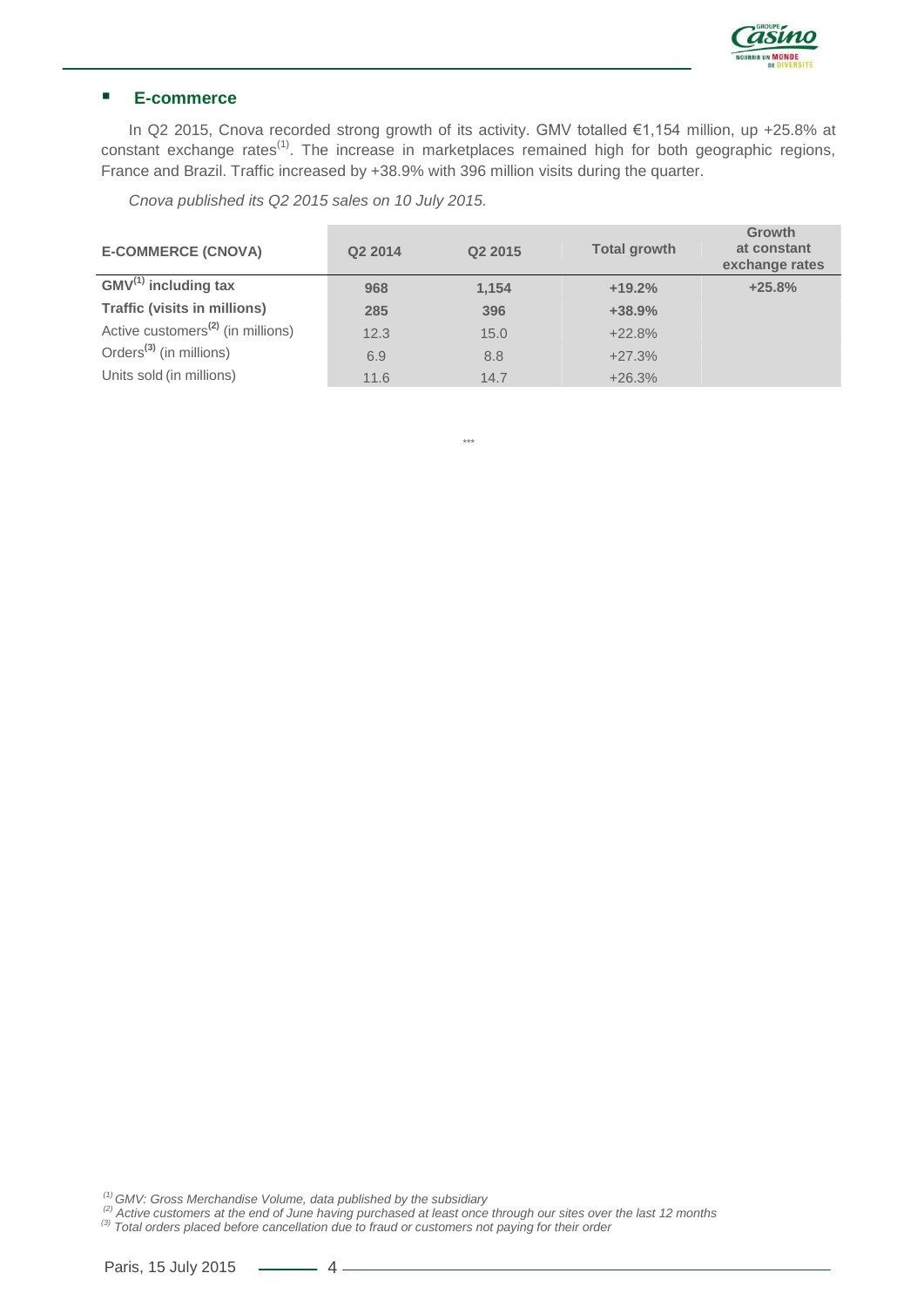

#### **APPENDICES**

#### **Details and sales trends in Q2 2015**

Organic growth is growth at constant scope of consolidation and exchange rates, excluding petrol and calendar effect, unless otherwise mentioned.

#### **Main changes in the scope of consolidation**

- Full consolidation of Super Inter from 16 October 2014
- Full consolidation of Disco at  $1<sup>st</sup>$  January 2015

#### **Evolution of sales by banner in France**

| <b>BY BANNER</b>                   | Q1 2015 / Q1 2014 change |              |                     |                     |  | Q2 2015 / Q2 2014 change |
|------------------------------------|--------------------------|--------------|---------------------|---------------------|--|--------------------------|
| in $\epsilon$ m                    | Q1 2015                  | Total growth | Q <sub>2</sub> 2015 | <b>Total growth</b> |  |                          |
| Hypermarkets $^{(1)}$              | 1,053                    | $-3.8%$      | 1,156               | $+0.0\%$            |  |                          |
| o/w Géant Casino                   | 995                      | $-3.9%$      | 1,088               | $+0.1\%$            |  |                          |
| <b>SM Casino</b>                   | 741                      | $-5.7\%$     | 801                 | $-4.5%$             |  |                          |
| <b>Monoprix</b>                    | 1,016                    | $+0.6%$      | 1,031               | $+2.1%$             |  |                          |
| FP-LP                              | 1,013                    | $-1.8%$      | 1,087               | $-1.3%$             |  |                          |
| o/w Franprix                       | 418                      | $-6.3\%$     | 424                 | $-7.1\%$            |  |                          |
| o/w Leader Price                   | 595                      | $+1.6%$      | 663                 | $+2.8%$             |  |                          |
| Convenience & Other <sup>(2)</sup> | 602                      | $+0.8%$      | 635                 | $+2.2%$             |  |                          |
| o/w Convenience                    | 325                      | $+2.1%$      | 352                 | $+5.4%$             |  |                          |
| <b>FRANCE RETAIL</b>               | 4,426                    | $-2.1%$      | 4.710               | $-0.4%$             |  |                          |

#### **Exchange rates**

| <b>AVERAGE EXCHANGE RATES</b> | Q2 2014 | Q <sub>2</sub> 2015 | <b>Currency effect</b> |
|-------------------------------|---------|---------------------|------------------------|
| Argentina (EUR/ARS)           | 11.0456 | 9.8982              | $+11.6%$               |
| Uruguay (EUR/UYP)             | 31.4623 | 29.3754             | $+7.1%$                |
| Thailand (EUR/THB)            | 44.5102 | 36.8000             | $+21.0%$               |
| Vietnam (EUR/VND) (x 1,000)   | 28.8788 | 23.8682             | $+21.0%$               |
| Colombia (EUR/COP) (x 1,000)  | 2.6224  | 2.7623              | $-5.1%$                |
| Brazil (EUR/BRL)              | 3.0583  | 3.3981              | $-10.0\%$              |

*(1) Including Géant Casino and mainly activities of 4 Codim stores in Corsica*

*(2) Others: mostly Vindémia and Cafeterias*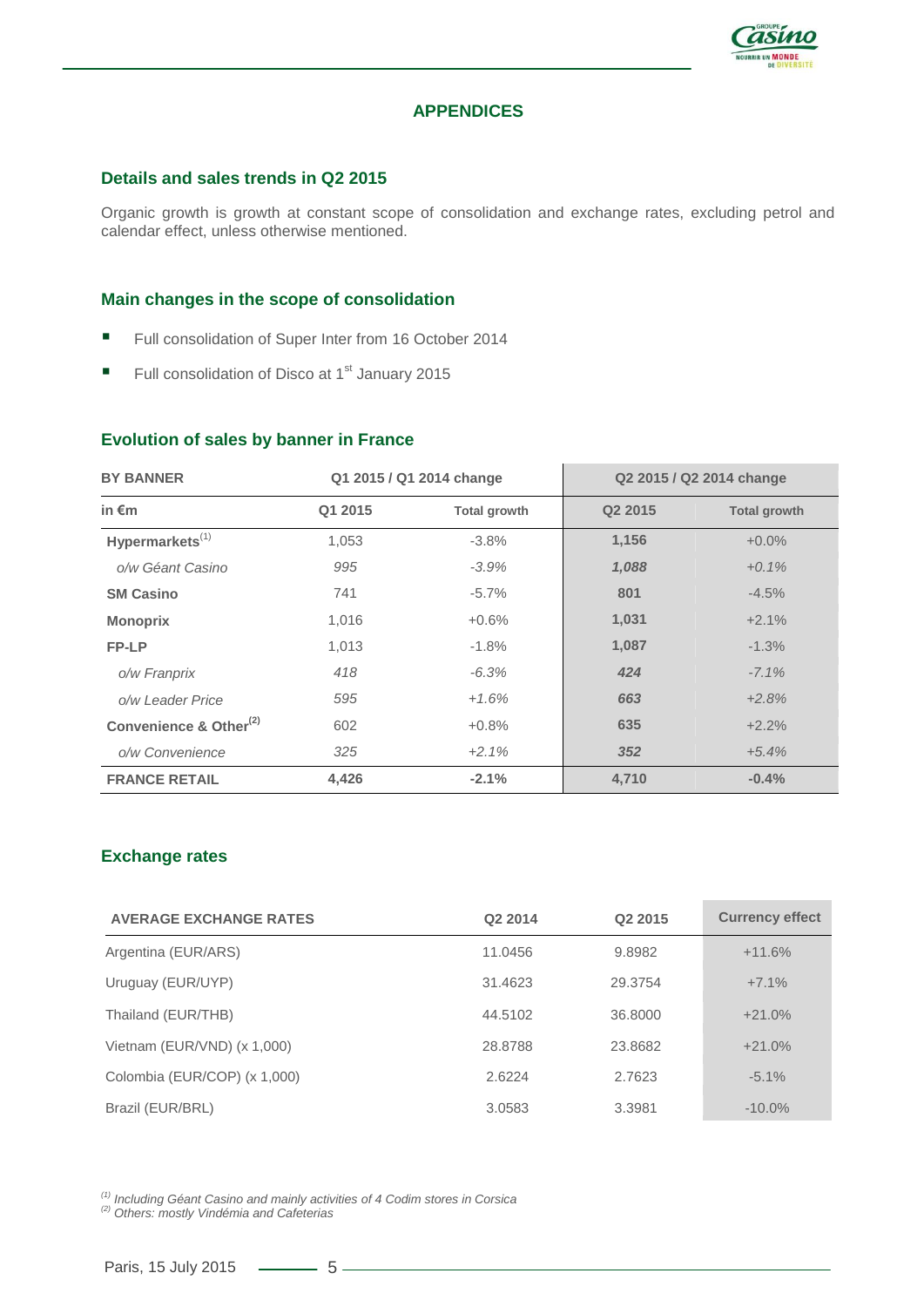

## **Period-end store network**

| <b>FRANCE</b>                          | 31 Dec. 2014 | 31 Mar. 2015 | 30 June 2015 |
|----------------------------------------|--------------|--------------|--------------|
| <b>Géant Casino Hypermarkets</b>       | 127          | 127          | 127          |
| of which French Affiliates             |              |              |              |
| International Affiliates               | 10           | 10           | 10           |
| <b>Casino Supermarkets</b>             | 444          | 443          | 437          |
| of which French Franchised Affiliates  | 63           | 65           | 60           |
| International Franchised Affiliates    | 32           | 33           | 33           |
| <b>Monoprix</b>                        | 632          | 639          | 647          |
| of which Franchises/Affiliates         | 186          | 188          | 191          |
| Naturalia                              | 90           | 93           | 99           |
| Naturalia franchises                   |              | 3            | 3            |
| <b>Franprix</b>                        | 860          | 856          | 864          |
| of which Franchises                    | 323          | 320          | 326          |
| Leader Price <sup>(1)</sup>            | 801          | 832          | 835          |
| of which Franchises                    | 207          | 208          | 187          |
| <b>Total Supermarkets and Discount</b> | 2,737        | 2.770        | 2,783        |
| <b>Convenience</b>                     | 6.825        | 6.884        | 6,949        |
| Other businesses (Cafeterias, Drive,   | 598          | 605          | 611          |
| Indian Ocean <sup>(2)</sup>            | 129          | 129          | 137          |
| <b>TOTAL France</b>                    | 10,416       | 10,515       | 10,607       |

| <b>INTERNATIONAL</b>                     | 31 Dec. 2014   | 31 Mar. 2015 | 30 June 2015   |
|------------------------------------------|----------------|--------------|----------------|
| <b>ARGENTINA</b>                         | 27             | 27           | 27             |
| Libertad Hypermarkets                    | 15             | 15           | 15             |
| Other                                    | 12             | 12           | 12             |
| <b>URUGUAY</b>                           | 54             | 54           | 56             |
| Géant Hypermarkets                       | $\overline{2}$ | 2            | $\overline{2}$ |
| <b>Disco Supermarkets</b>                | 28             | 28           | 28             |
| Devoto Supermarkets                      | 24             | 24           | 24             |
| <b>Devoto Superettes</b>                 | $\overline{0}$ | $\Omega$     | $\overline{2}$ |
| <b>BRAZIL</b>                            | 2,143          | 2,159        | 2,182          |
| <b>Extra Hypermarkets</b>                | 137            | 137          | 137            |
| Pao de Açucar Supermarkets               | 181            | 181          | 180            |
| <b>Extra Supermarkets</b>                | 207            | 206          | 204            |
| Assai discount stores                    | 84             | 87           | 87             |
| Mini Mercado Extra                       | 256            | 270          | 288            |
| Casas Bahia                              | 663            | 666          | 683            |
| Ponto Frio                               | 374            | 371          | 364            |
| <b>Drugstores</b>                        | 158            | 158          | 157            |
| + Service stations                       | 83             | 83           | 82             |
| <b>COLOMBIA</b>                          | 1,258          | 1,397        | 1,582          |
| Exito Hypermarkets                       | 82             | 81           | 81             |
| Exito and Carulla Supermarkets           | 153            | 153          | 153            |
| Super Inter                              | 46             | 52           | 57             |
| Surtimax (discount)                      | 874            | 1,007        | 1,187          |
| of which "Aliados"                       | 721            | 858          | 1,038          |
| <b>Exito Express and Carulla Express</b> | 102            | 103          | 103            |
| Other                                    | 1              | 1            | 1              |
| <b>THAILAND</b>                          | 636            | 643          | 665            |
| <b>Big C Hypermarkets</b>                | 123            | 123          | 124            |
| <b>Big C Supermarkets</b>                | 37             | 37           | 40             |
| Mini Big C Superettes                    | 324            | 328          | 342            |
| Pure                                     | 152            | 155          | 159            |
| <b>VIETNAM</b>                           | 40             | 40           | 41             |
| <b>Big C Hypermarkets</b>                | 30             | 30           | 31             |
| Convenience                              | 10             | 10           | 10             |
| <b>TOTAL International</b>               | 4,158          | 4,320        | 4,553          |

*(1) 1,225 stores at the end of June 2015, including affiliates and Leader Price Express stores*

*(2) Before 30 September 2014, this line was included in the International total*